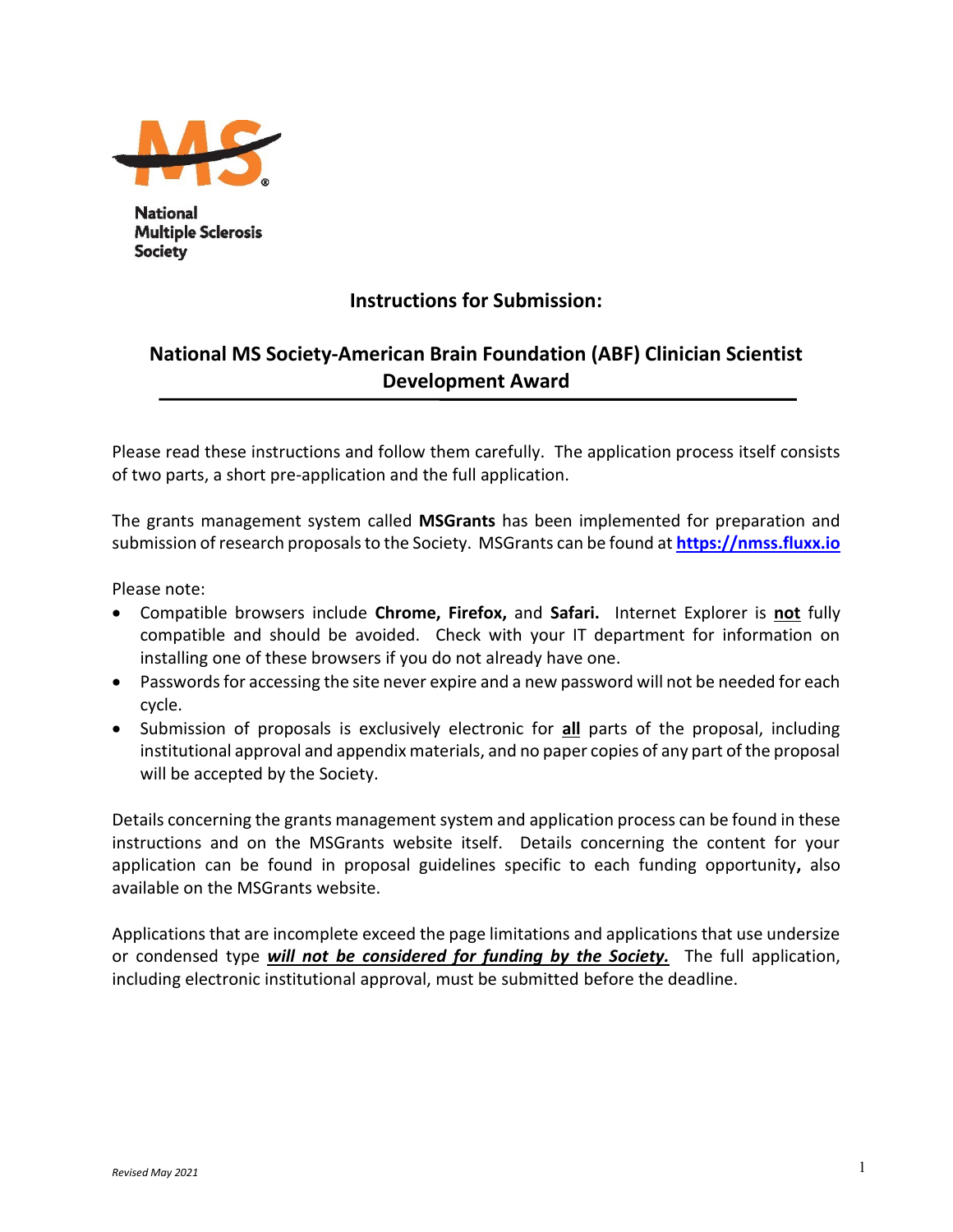#### **1. GETTING STARTED**

#### **1.1. Registration**

If you have never submitted a proposal to the National Multiple Sclerosis Society, then you will need to register and be approved for access to MSGrants. Go to **[https://nmss.fluxx.io](https://nmss.fluxx.io/)** and once you are at the login page, click on **Register Now.** Complete the online registration form and submit your registration by clicking on the words **Submit Request.** This will submit your request for access to the site to the Research Programs staff of the Society. The staff will review your registration information to verify that you are qualified to apply for funding from the Society. If approved, you will receive an automated e-mail message containing your login credentials within *two business days*.

#### **1.2. Password Reset**

If you need to reset your password, please click on **Reset or Create Password** on the main login page for MSGrants or go to **[https://nmss.fluxx.io/forgot\\_password.](https://nmss.fluxx.io/forgot_password)** At the next screen, enter the e-mail address that you used to register and click on **Submit.** The system will send you an email with a link to reset your password. If the system does not recognize your e-mail address, you may need to register as if you are a new user.

Your password should contain at least one of each of the following:

- Uppercase letter (A through Z)
- Lowercase letter (a through z)
- Number (0 through 9)

### **1.3. A Word about Passwords**

It is important that you not share your password. Your password is linked directly to your account as a Principal Investigator and will provide access to all information used in your submissions to the National Multiple Sclerosis Society. When logged in, you will be able to use MSGrants for a variety of purposes in addition to preparation and submission of proposals, such as submission of your progress reports. Your password for MSGrants never expires and you will not need to obtain a new password to apply for other funding programs or subsequent cycles.

### **2. NAVIGATING MSGrants**

When you log on you will see the grantee portal (illustrated below). A description of the main parts of the grantee portal, accessed through the left-hand navigation menu, follows.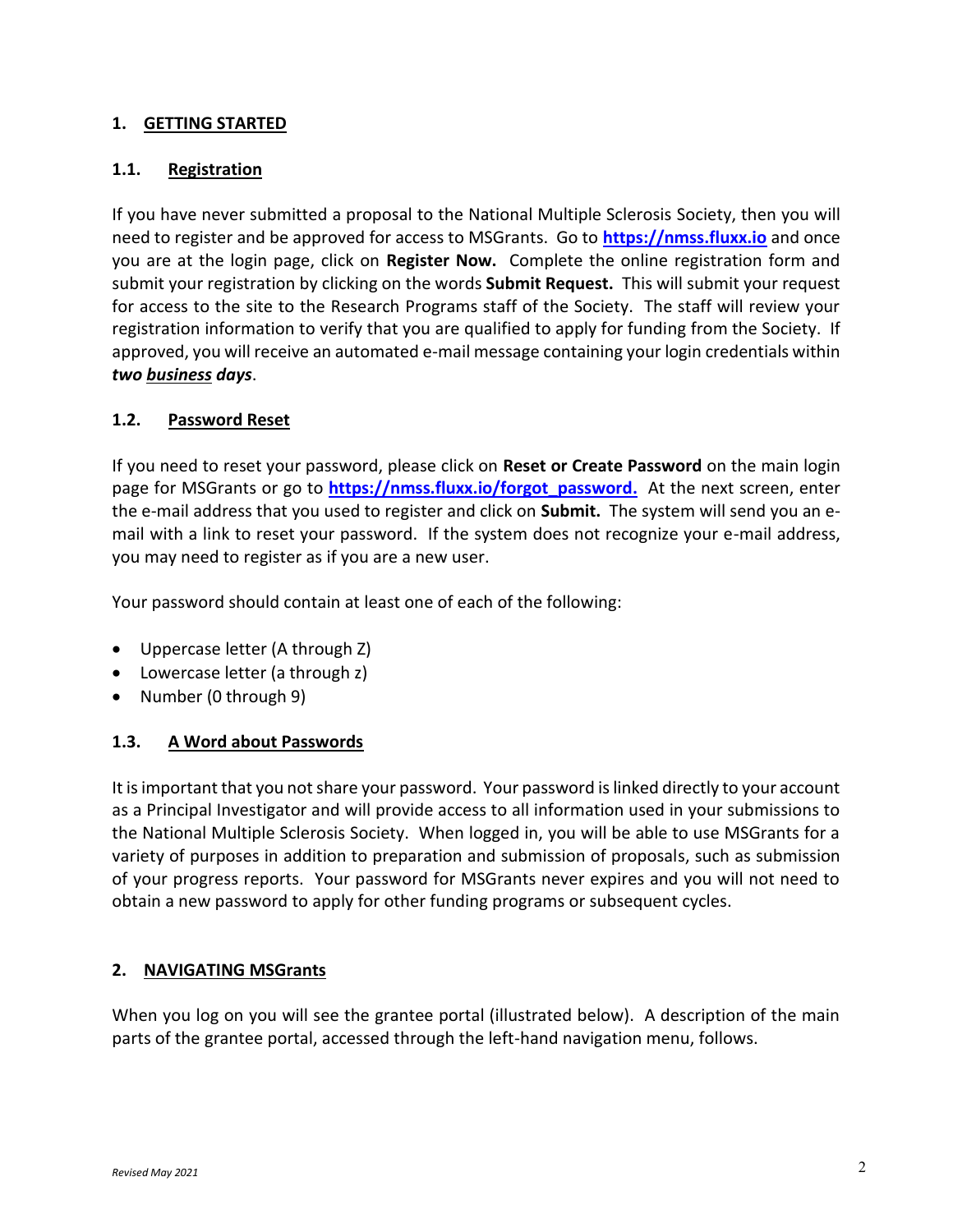

### **2.1. Information**

**Funding Opportunities—**The funding opportunities that are currently available and the application deadlines. Click on **Apply Now** to start a pre-application.

**Application Templates—**Various documents available for download that you may need/use in preparing your application. These include the following:

- Templates available to use for preparing specific funding opportunity narratives
- A Word template to use for preparing biographical sketches
- An example of a lay summary
- A PDF file showing the keywords that you will also find in a dropdown list on applicable applications. This PDF file is provided to make it easier for you to see the entire list before making your selections.

**Application Instructions—**Instructions for all current funding opportunities

#### **2.2. Users**

**My Profile—**Your individual user profile information is outlined in this section. Please make sure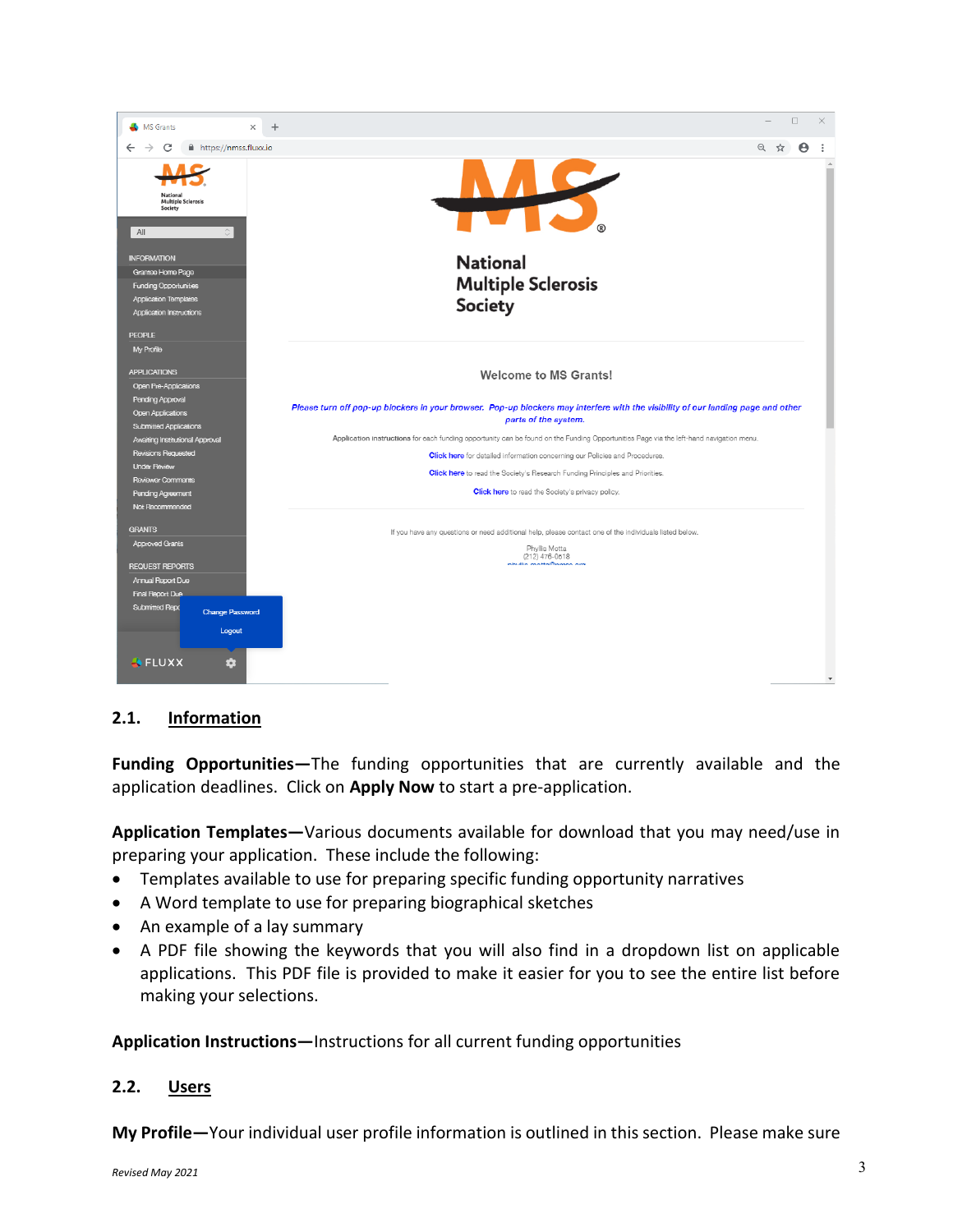all contact information is current and edit this information to update your profile.

### **2.3. Applications**

As your application moves through the various steps in the system, it will be listed under different sections of the grantee portal.

**Open Pre-Applications—**All new applications and pre-applications that have been started AND saved, but not yet submitted. These pre-applications can be edited.

**Pending Approval—**Pre-applications that have been submitted for initial review by the Society are found in this section. These pre-applications cannot be edited.

**Open Full Applications—**Approved pre-applications become full applications and can be accessed in this section. Full applications can be edited and saved for continued revision later.

**Submitted Applications—**Full applications that have been submitted can be found here. These applications in this section cannot be edited.

**Awaiting Institutional Approval—**Full applications that are pending institutional approval for final submission can be found here.

**Under Review—**Applications that have been screened by Society staff and advanced to the peer review process can be found here. Applications in this section cannot be edited.

**Pending Agreement—**Applications that have been approved for funding, but which still require some additional processing and/or submission of documents can be found here.

**Not Recommend—**Applications that have previously been reviewed but were not recommended for funding.

**Approved—**Active grants (applications that have been approved for funding and which require no further processing) can be found here.

### **3. THE PRE-APPLICATION**

For each funding opportunity, there is a pre-application that must be completed and submitted to the Society before the applicant can prepare a full application. The pre- application is reviewed by a member of the staff to determine that 1) the applicant and organization are eligible to receive funding and 2) the research idea is consistent with the Society's mission and [Pathways to](https://nmsscdn.azureedge.net/NationalMSSociety/media/MSNationalFiles/Research/Pathways_To_Cures_Executive_Summaries.pdf)  [Cures Roadmap](https://nmsscdn.azureedge.net/NationalMSSociety/media/MSNationalFiles/Research/Pathways_To_Cures_Executive_Summaries.pdf) and the nature of the specific funding opportunity.

**\*\*\*Please Note:** In order to make sure that all components of the final application, including institutional approval can be completed by the final deadline, the Society has enacted a deadline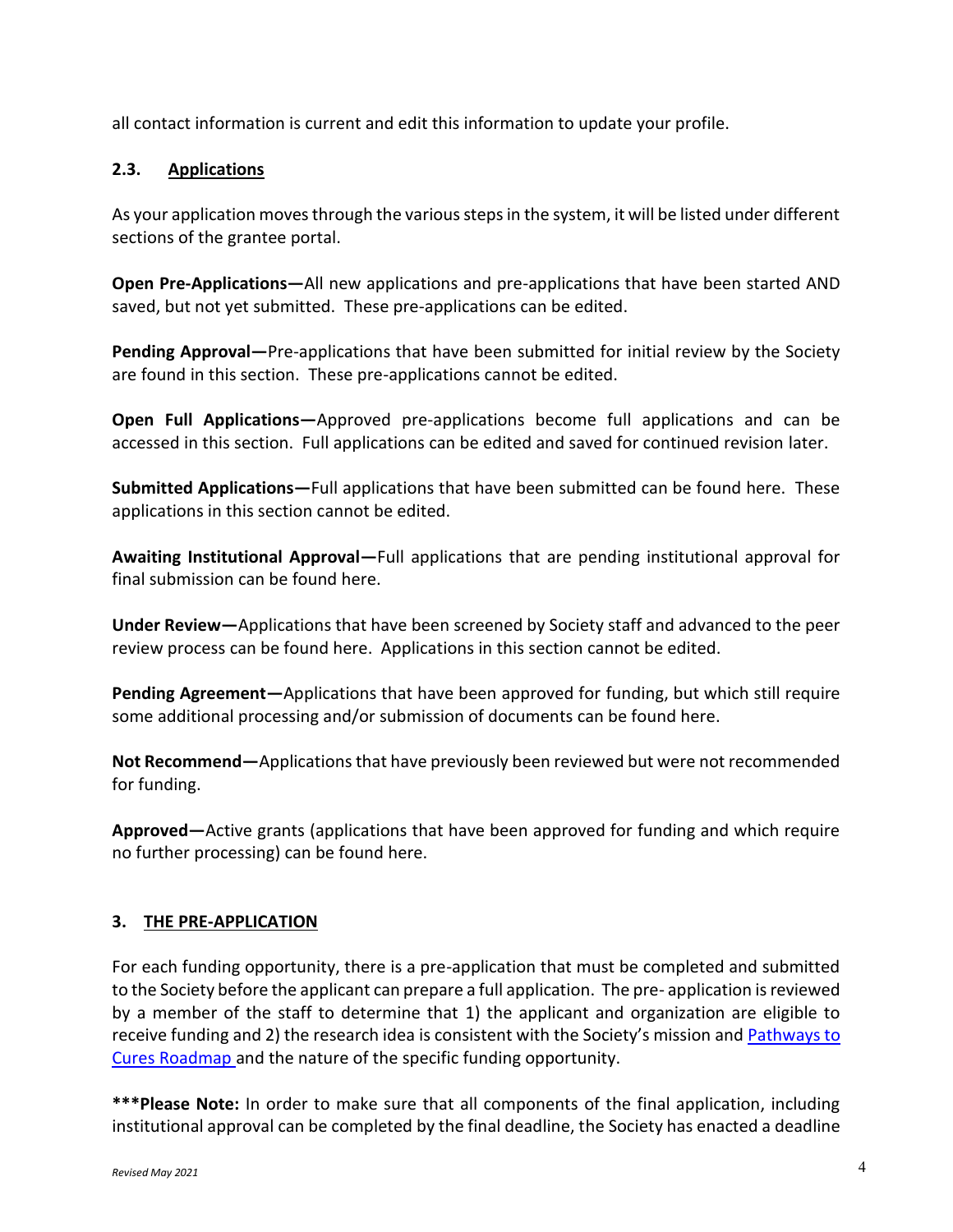for pre-applications. The pre-application must be submitted *1 week prior to the deadline.*

### **3.1. How to Complete the Pre-Application**

Once you are logged in, click on **Funding Opportunities** to see a list of funding opportunities, along with information on which opportunities are currently open and the application deadlines. Find the opportunity and click on **Apply Now** to open the pre- application form.

- **Title:** Enter a title for your pre-application (this can be changed later).
- **Eligibility Quiz:** The Eligibility quiz will establish whether you are eligible to apply for that funding opportunity, as outlined above. If you pass the eligibility criteria, the rest of the preapplication will open, and you can complete this step. If you fail one or more of the eligibility criteria, you will not be able to prepare and submit a pre-application for this program.
- **Organization:** If you have only one organizational affiliation, the **Organization** field will be pre-populated. If you are affiliated with more than one organization, select the organization that will be the applicant organization from the drop-down list. If you have an incorrect affiliation or have moved, please contact the Society to change your affiliation.
- **Principal Investigator:** In the **Principal Investigator** field, select your name from the dropdown list.
- **Institutional or Primary Signatory:** This is the individual who "signs off" on the application on behalf of your institution, thereby allowing the application to be submitted. If you do not know who this is, leave it blank, and you will be able to edit or input correct information before you submit your full application.
- **Project Details:** In the **Project Details** text box, insert a brief (500 words or less) description of your proposed project. You can type this in online or prepare it off line and copy and paste as plain text the text into the text box.
- **Project Zip Code:** In the **Project Zip Code** field enter the zip code (U.S. applications) where the work will actually be done. If more than one site is going to be used, this should be the Zip code of the primary or lead site.
- **Estimate of Amount Requested:** In the **Estimate of Amount Requested** field, enter your best estimate of the total cost of your proposed project, including 10% indirect costs. Indirect costs are only allowed on U.S. based projects. This figure will allow Society staff to gauge the overall amount of funding that is likely to be requested during a given cycle. This figure will not be used to evaluate whether to approve your pre-application and you will be able to change this figure later.
- **Proposed Training Institution and Mentor:** Enter the Institution and Mentor Name for this project.
- **Biosketch Upload:** Upload your Biosketch as a PDF document.

Once you have completed all sections of the pre-application, click on **Save** to save your work. At this point you can log out and return later to revise your pre-application by pressing the **Edit**  button, or you can click on **Submit** to submit your pre-application to Society staff for approval. Saving your application does not send it to Society staff. You must click on **Submit** for it to be considered for approval. Once you press **Submit**, you will no longer be able to make changes, although you will be able to see your pre-application.

When you submit the pre-application, it will automatically be sent to the appropriate program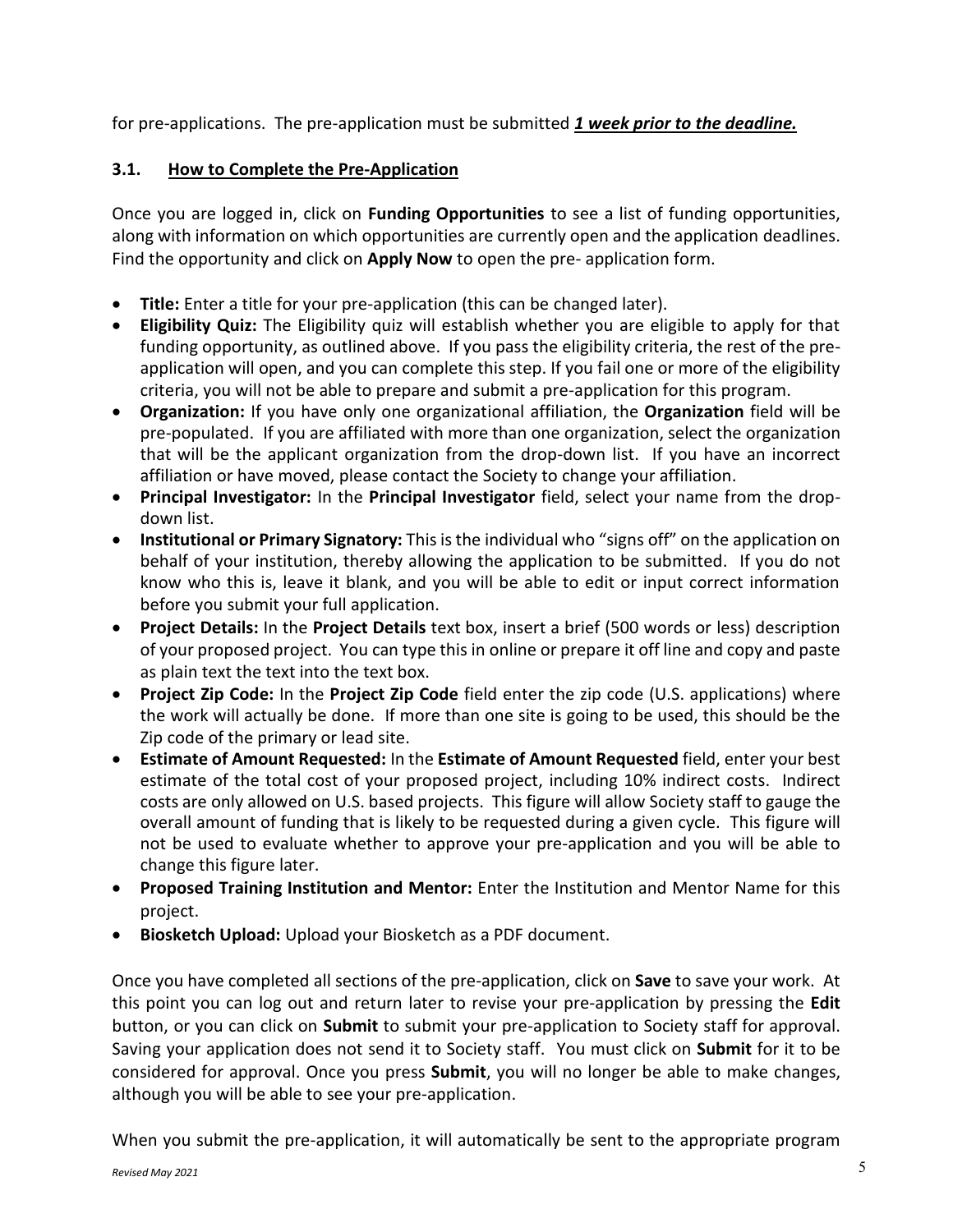officer at the Society for review.

#### **3.2. Notification of pre-application approval**

Once the pre-application is approved, usually within two business days, you will receive an automated message from MSGrants and will be able to begin preparation of the full application. In some cases, Society staff may send the pre-application back to you for clarification or changes before final approval.

#### **4. THE FULL APPLICATION**

Once your pre-application has been approved you can log in and begin to prepare the full application. In the grantee portal, click on the **Open Applications** link and then on **Edit** to begin working on the full application. You can work on the various parts of your full application in any order, save your work, and return later to continue working as many times as you want, but all sections must be completed before you submit.

#### **4.1. Navigation Tips**

**Editing**—Any time before you submit your proposal, you can click on the edit button in the **upper right corner** to open your proposal for further editing.

**Save your work**—It is a good idea to save as you complete each part of the application. This button is located at the **bottom** of the application when in edit mode.

**Expanding sections**—Black triangles indicate the sections of the application that will expand to open when you click on the triangle. The default of the application is for each section to be collapsed so only section headers are visible. You should open each section and complete all the required components in the section. Clicking the triangle again minimizes that section.

**Types of input**—The section components can either be drop-down lists, text boxes, or sections where you need to upload one or more files.

**Uploading documents**—Sections that require one or more files to be uploaded will have a document component, as shown below.

| Proposal Narrative                                                       | $^{+}$ |
|--------------------------------------------------------------------------|--------|
| My Narrative.pdf<br>ᆈ                                                    |        |
| Proposal Narrative<br>Added by Grantee User at 10:25 AM on March 7, 2019 |        |

Click on the blue plus sign to open the upload dialogue box. Click on **Add Files** to browse for the file that you want to upload. Click on the dropdown menu to indicate the type of document you are uploading (ex. Biosketch or Proposal Narrative). Click on **Start Upload** to upload the file and exit out of the dialogue box to return to your application.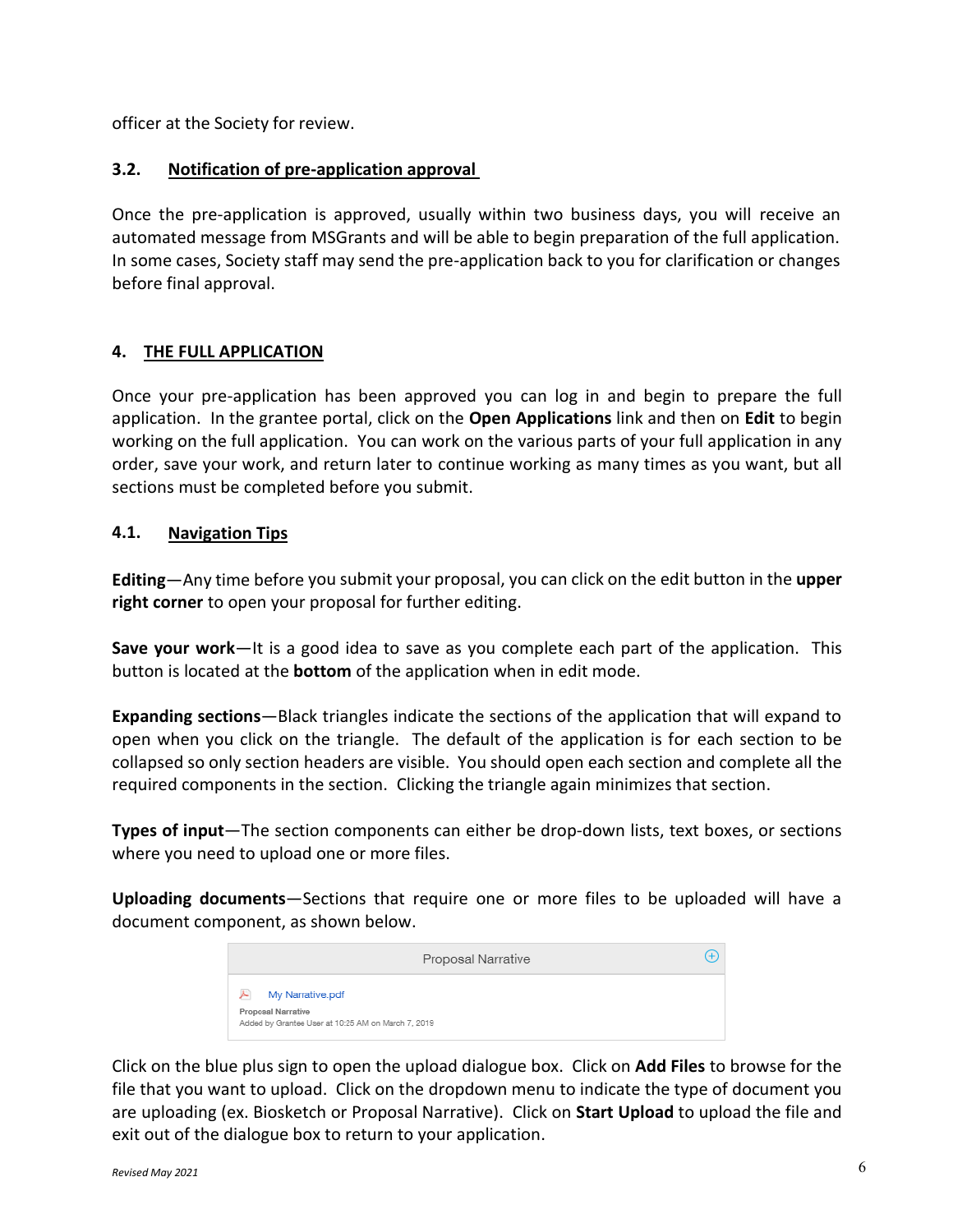| Upload files<br>Select or drag files then start upload |        | X              |                          |
|--------------------------------------------------------|--------|----------------|--------------------------|
| Filename                                               | Size   | Status         |                          |
| Proposal Narrative<br>My Narrative.pdf<br>۷.           | 517 KB | $0\%$<br>$(-)$ | $\Delta$                 |
|                                                        |        |                | $\overline{\mathcal{M}}$ |
| Start upload<br>Add files                              | 517 KB | 0%             |                          |

To change the document type or delete the file that you uploaded, position your cursor anywhere to the right of the name of the file and click on the pencil (edit) or the minus sign (delete) that appear.

Please note, any charts, diagrams and figures **MUST** be submitted as a PDF attachment. Additionally, paper copies will not be accepted and will be discarded if they are received by the Society.

**Printing**—You can click on the print button in the **upper right corner** ( $\blacksquare$ ) to obtain a PDF file of your application. This will not include the files attached.

**Submitting**—If you have completed your application, you can use the submit button located at the **bottom right** of the application after you have saved and exited edit mode to advance it to the next stage.

**Withdrawing an application**—If you do not wish to submit your proposal or continue working on it, you can use the withdraw button in the **bottom right**. Once you withdraw an application, it will not be considered. This option is generally used when an investigator has inadvertently started a duplicate application, or an application is not completed by the deadline.

### **4.2. Required Fields**

This section is a list of required fields for the application. All fields that must be completed before the application can be submitted.

#### **4.3. Project Information**

This section includes basic information about the proposed project. To assist you in selecting the **Keywords** that are a required part of this section, a list of available keywords can be downloaded from the Grantee Home Page.

**Note on resubmissions:** for fellowship programs, an application is considered a resubmission if the applicant has applied to the same program previously, regardless of whether the research project described has changed.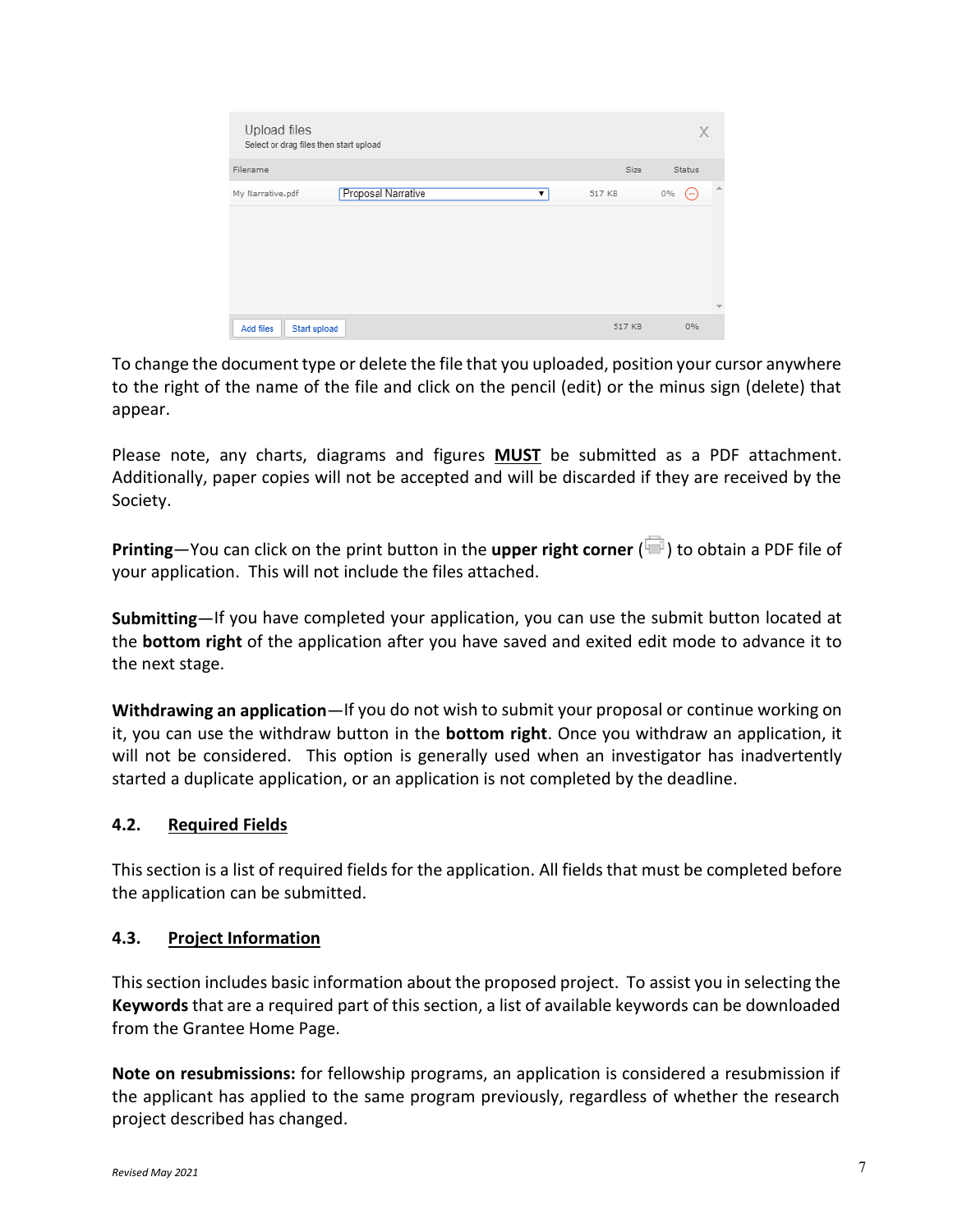### **4.4. Institutional Official**

In this section you will indicate the Principal Investigator and Institutional Official. The Institutional Official is the individual who will be the Institutional Signatory for submission of your full application. This is the individual who "signs off" on the application on behalf of your institution, thereby allowing the application to be submitted. You indicate who this is by selecting the individual's name from the drop-down list of appropriate individuals associated with your institution. The primary signatory must be registered with the system in order for you to make this selection from the drop-down list. If the primary signatory is not registered, this individual must go to the MSGrants log on page [https://nmss.fluxx.io](https://nmss.fluxx.io/) and register. The principal investigator may not serve as the institutional signatory.

In this section you will also confirm the location of the project; the name of the principal investigator, and the information for your Financial Officer. This information will be used if your application is awarded.

### **4.5. Mentor Information**

This section asks for information about your mentor and co-mentor (if applicable). If you are currently at a different institution from your mentor, your mentor's institution should be sponsoring and signing off on the fellowship application.

### **4.6. Mentor's Training Experience**

Enter the information requested about your mentor's predoctoral and postdoctoral trainees from the past 5 years.

### **4.7. Biographical Sketches**

All key personnel should be listed, including the principal investigator (applicant), mentor, and anyone else substantially involved in your fellowship. This will assist the Society in more effectively tracking all the researchers and clinicians who participate in Society-funded projects.

An NIH style biosketch is required and a template is available for downloading on the Application Templates section in case you need one. All biographical sketches must be uploaded in PDF format. Any biosketches that were uploaded with the pre-application will appear in this section of the application.

### **4.8. Plain Language Description of Proposed Project**

The plain language description should describe your proposed research in language suitable for a news release to the lay public. This is important information for the society, and we please ask that applicants do not repurpose a scientific abstract for the plain language description. The plain language description is broken into several sections. In each section you are required to address a different element of your proposed project. Please read these instructions carefully and ensure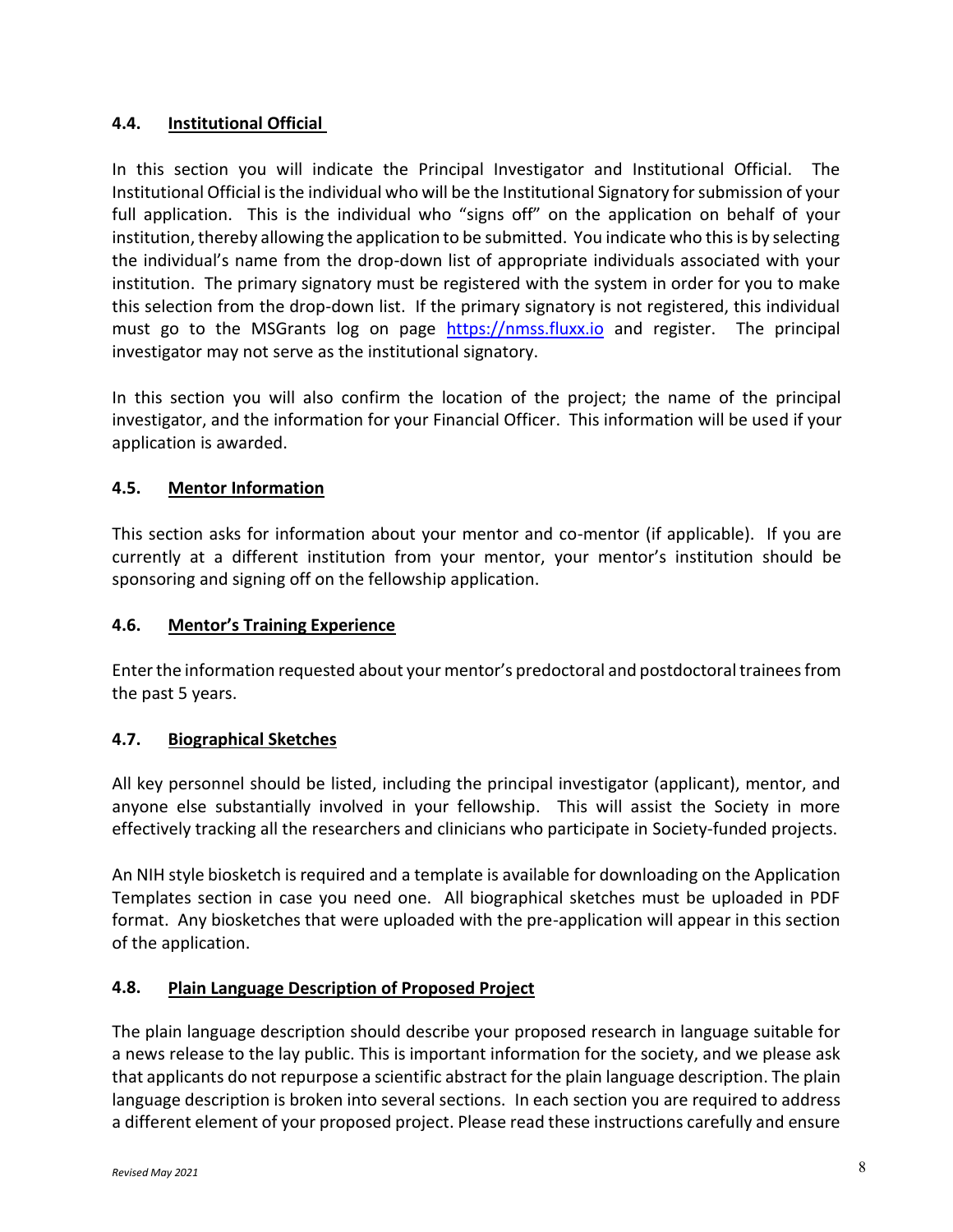that you address each element. If your project is funded, Society staff may make editorial changes to the summary to enhance its clarity. We encourage you to click here for [examples of](https://www.nationalmssociety.org/NationalMSSociety/media/MSNationalFiles/Research/Examples_of_Plain_Language_Summaries.pdf) top-notch plain language science writing and other resources.

### **4.9. Scientific Summary of Proposed Project**

This is equivalent to a scientific abstract, and this summary should capture in condensed form the rationale, specific aims, methods, anticipated outcomes, and how the proposed research addresses the National MS Society's [Pathways to Cures Roadmap.](https://nmsscdn.azureedge.net/NationalMSSociety/media/MSNationalFiles/Research/Pathways_To_Cures_Executive_Summaries.pdf)

### **4.10. Proposal Narrative**

The proposal narrative is the heart of the application. Details concerning the preparation of the proposal narrative appear below. A template in Microsoft Word format is provided on the Application Templates page of MSGrants for downloading. This template parallels NIH format. Follow the instructions in the proposal narrative form itself. Sections include:

- pending applications,
- career plans,
- training plan,
- relevance to the National MS Society's [Pathways to Cures Roadmap,](https://nmsscdn.azureedge.net/NationalMSSociety/media/MSNationalFiles/Research/Pathways_To_Cures_Executive_Summaries.pdf)
- research plan, and
- literature cited.

Specifications for the research plan are 3 single-spaced pages (including figures but not references), 11 point or larger font, and half-inch margins on all sides. If this is a revised resubmitted application, an introduction of no more than half a page may precede your research plan to briefly summarize the changes made in response to the criticisms and issues raised by the reviewers of your previous application.

Once the narrative is completed, it must be converted to PDF format and uploaded in this section.

### **4.11. Human Subjects and/or Vertebrate Animals**

This section includes information on protection of human subjects and animals. If any documents concerning these assurances need to be included, such as IRB approval memos, they must be included along with any letters uploaded in PDF format as part of the application. (See next two sections)

**IRB Approval File (if applicable)—**If your proposed research involves human subjects, you must provide a signed and dated approval letter from the Institutional Review Board or equivalent appropriate committee of your institution as part of the single PDF file uploaded in the Letters section. If approval is pending, indicate that the project has been submitted to the committee for review in the Human Subjects section. Payment for a successful application will not begin until such signed and dated approval is received, reviewed and approved by the Society.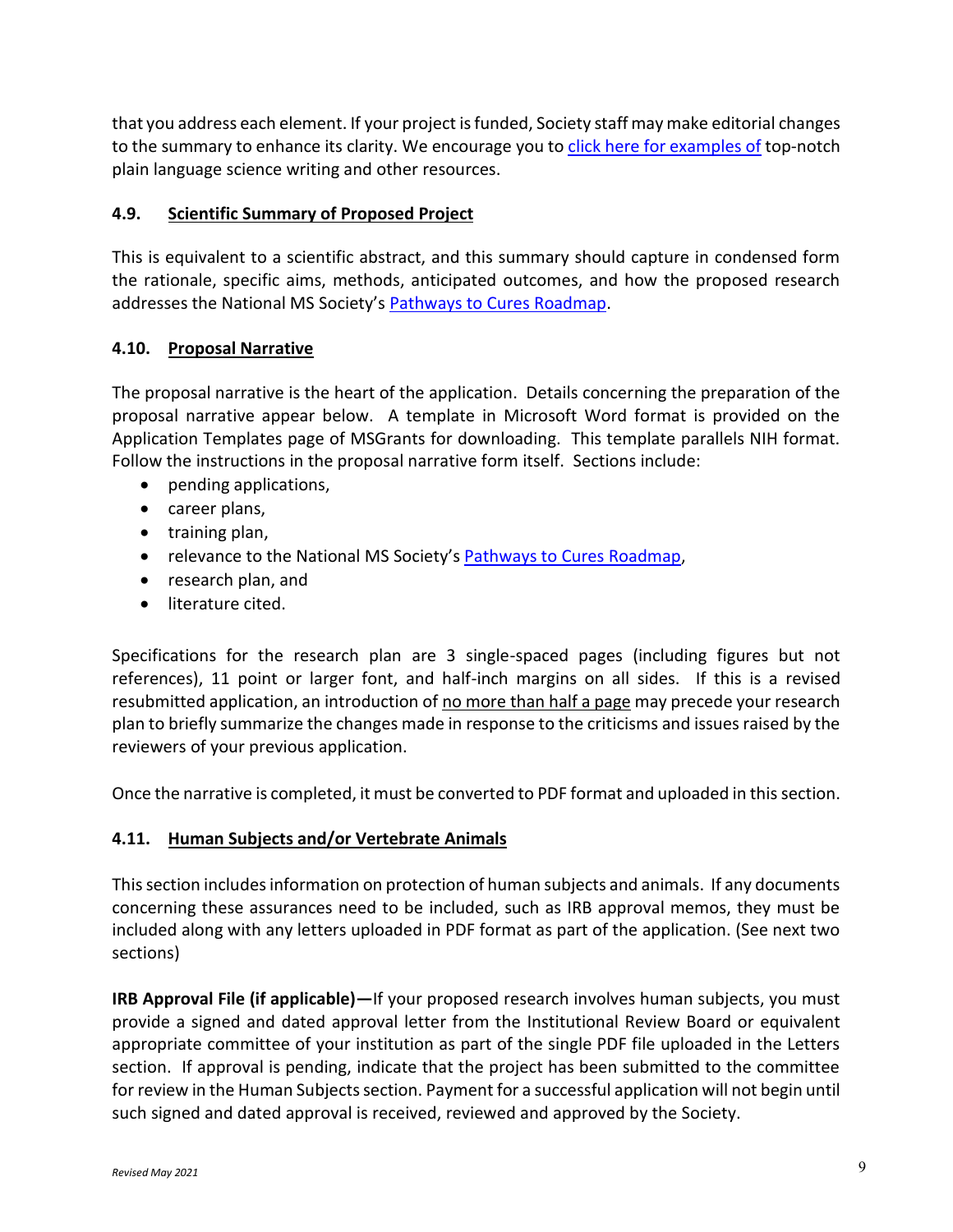**Institutional Animal Care File—**If you plan research with experimental animals, you must provide certification that the institution complies with all federal, state and local regulations and with the standards established by the Animal Welfare Acts and the documents entitled "Principles for Use of Animals" and "Guide for the Care and Use of Laboratory Animals", available from the Office of Laboratory Animal Welfare at http://grants.nih.gov/grants/olaw/olaw.htm. If approval has been granted, a copy of the signed and dated approval letter must be submitted as part of the single PDF file uploaded in the Letters. If approval is pending, indicate that the project has been submitted to the committee for review in the Vertebrate Animals section. Payment for a successful application will not begin until such signed and dated approval is received, reviewed and approved by the Society.

### **4.12. Other Support**

The Society requires detailed information concerning current and pending support for personnel listed on the application. This information is useful in evaluating any potential overlap with the current application and in identifying potential conflicts of interest. This should be uploaded as a single PDF document using the template provided.

### **4.13. Budget**

Budget items must be entered for each project year. Salaries for each year must be requested in accordance with specific Society postdoctoral fellowship salary scales (Please see the [website](http://www.nationalmssociety.org/NationalMSSociety/media/MSNationalFiles/Research/Fellowship-Stipend-Levels.pdf) for current National MS Society Base Salary). Each full year of residency training should be counted as the equivalent of a year of postdoctoral training.

The institutional allowance is fixed at \$7,850 per year. Additional fringe benefits may not be added to the request.

Relocation costs may be requested for the first project year.

Funds to cover the cost of travel to the training institution are available but only for the fellow and not for family members or for transportation of household belongings. The amount will be sufficient to cover round-trip economy class transportation by air or equivalent.

### **4.14. Mentor Letter**

A letter from your mentor is required for all Clinician Scientist Award Applications. The mentor must provide a statement of support for the application. The mentor letter must address the following:

- Recommended duration of fellowship.
- The salary and other costs recommended for each year of the award and the use of departmental and/or institutional funds to supplement salary and/or tuition costs.
- The amount requested for relocation costs.
- A meaningful description of the proposed program of research training with an indication of the percentage of the fellow's time to be devoted to research, coursework, teaching, clinical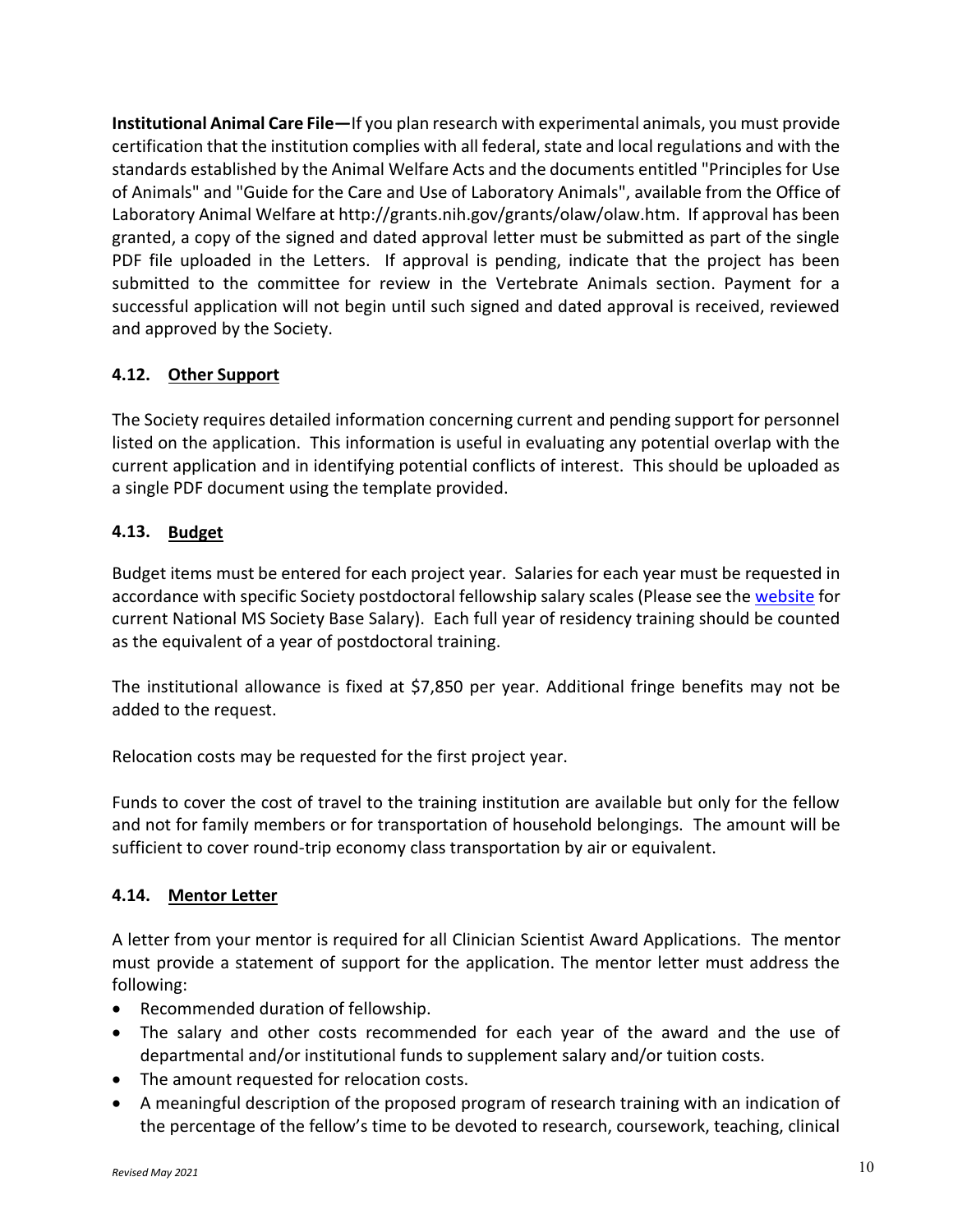duties (if appropriate), and any other activities.

- An evaluation of the likelihood that the fellow will make a meaningful contribution to multiple sclerosis as an independent investigator after the fellowship training.
- A brief description of the ongoing activities in the laboratory, especially as they relate to the proposed program of training for the applicant.

## **4.15. Reference Letters**

Enter information for 3 individuals that you would like to submit letters of reference on your behalf. These are in addition to the mentor letter requested above; the mentor **cannot** be counted as a reference.

Tips:

- The MSGrants system will send automatic e-mail notification to these individuals with information on how they can submit a reference letter in support of your application. This email is generated immediately and cannot be unsent, so please confirm the email address before it is added to your application. Additionally, it is recommended that you contact your references ahead of time so that they will expect this e-mail request.
- You will be able to confirm that letters have been uploaded by your references by checking the status in the reference letter section of your application, although you will not be able to view the letters.
- References should be carefully selected. Only those individuals who can make meaningful comments about your qualifications should be selected. They may include your doctoral advisor, the chairperson of your department, or scientific collaborators.
- Request references only from individuals who will be able to submit them in time for submission of the application. All reference letters are due at the application deadline—no exceptions. Letters can be uploaded after your application has been submitted but must be received before the deadline.

### **4.16. Letters Submitted with Application**

This is the section where other letters submitted with your application are uploaded, such as letters of collaboration or support from any individuals whose cooperation is necessary for the proposed research. Letters must be converted to PDF format and uploaded as a single PDF file.

### **4.17. Materials Submitted**

This is the section where appendix materials submitted with your application are uploaded. Appendix materials must be in PDF format and can be uploaded as multiple PDF files. Paper copies, CD's, etc. will not be accepted and will be discarded if they are received by the Society. **Caution:** Do not use this section to circumvent the page limits of the narrative section. Putting information here that belongs in the narrative may result in a more negative assessment by the peer review panel.

Items commonly included in the appendix are: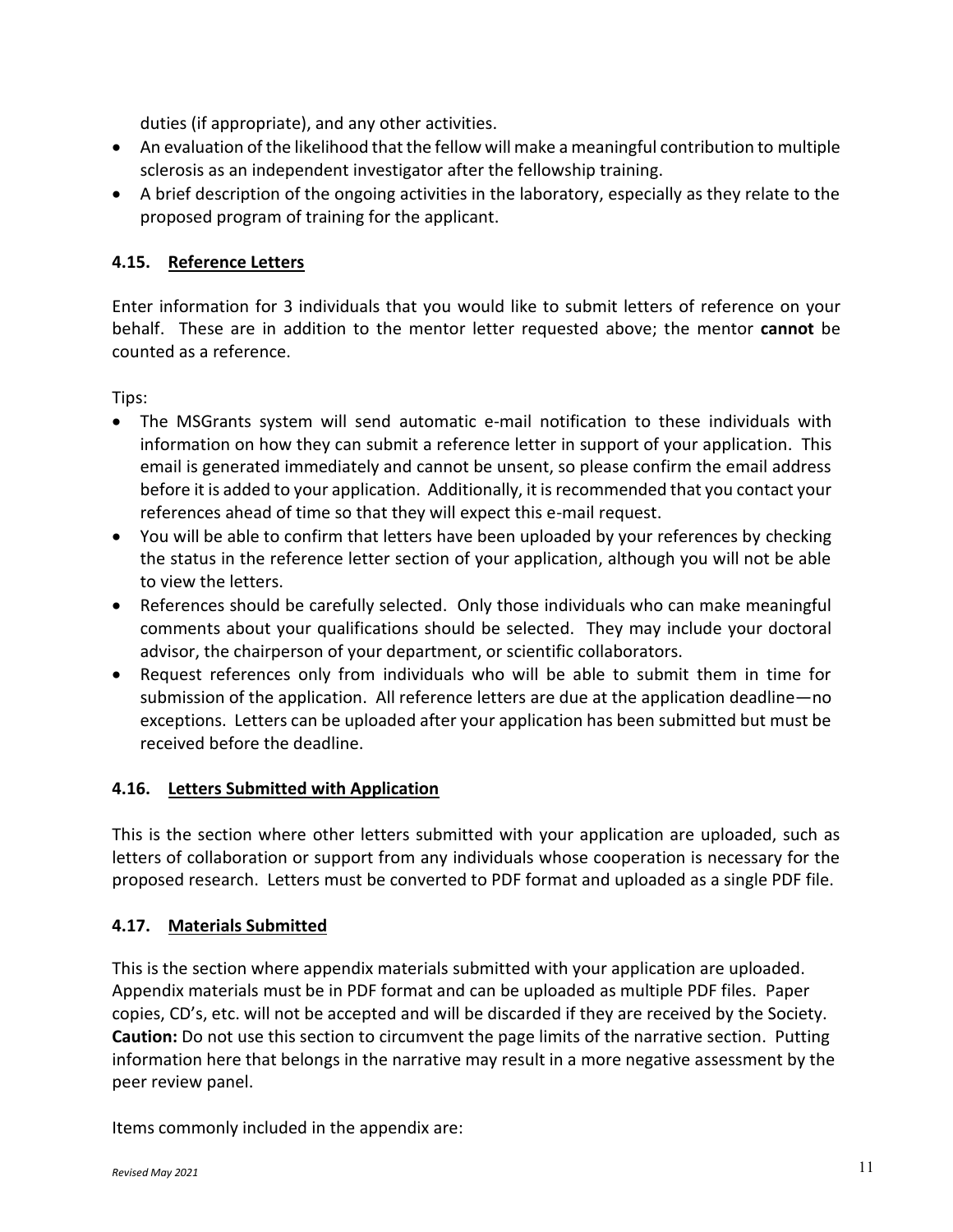- **Publications: A maximum of 3** reprints or preprints can be included as part of the appendix.
- **Clinical Trial Protocols:** In some cases, a proposal submitted to the Society may involve a study that is an add-on to a clinical trial that has been funded by another agency. Although the clinical trial itself is not the focus of the proposal, it is essential for the peer-review panel to have detailed information about the trial. If the above scenario describes your proposal, you must include a copy of the clinical trial protocol as part of the appendix.
- **Other Materials:** If your proposed study utilizes questionnaires or other types of printed assessment instruments, you may want to include these as part of the appendix. Many other types of materials could potentially be included in the appendix. However, keep in mind that reviewers have a great deal of material to review and so you should choose your appended materials carefully.

## **4.18. Applicant Demographics**

The Society is requesting this information to be used for internal purposes only, specifically to help inform the Society's Diversity, Equity, and Inclusions initiatives (please see our Cultural Values and Diversity, Equity, and Inclusion Statement online [here\)](https://www.nationalmssociety.org/About-the-Society/Cultural-Values). Your responses will be confidential and will not affect consideration of your application.

### **5. DUAL SUBMISION TO OTHER AGENCIES**

You are encouraged to apply to other appropriate agencies, in addition to the National Multiple Sclerosis Society. If you apply to another agency for support of the same or similar project, be sure to acknowledge the application(s) in the **Other Support** section and where indicated on the **Project Information Section** of the Apply Online system.

### **6. SUBMISSION OF YOUR PROPOSAL**

Once you are satisfied with your proposal and all sections are marked as complete, you can click on the **Submit** button, available at the bottom right of the application after the application is saved. This will lock your proposal from further editing and move it to the **Authorization** step that is completed by the Institutional Signatory.

### **6.1. Authorization (Institutional Approval)**

Submitted applications are first routed to the Institutional or Primary Signatory identified in the application for approval and final submission to the Society. Once you have submitted your application, a system message will be sent via e-mail to the Institutional Signatory stating that an application is pending authorization. The Institutional Signatory must log on to the system, open the application, and approve or authorize the application before it is submitted to the Society. This *must* be completed *prior* to 5:00 PM Eastern Time on the date of the deadline.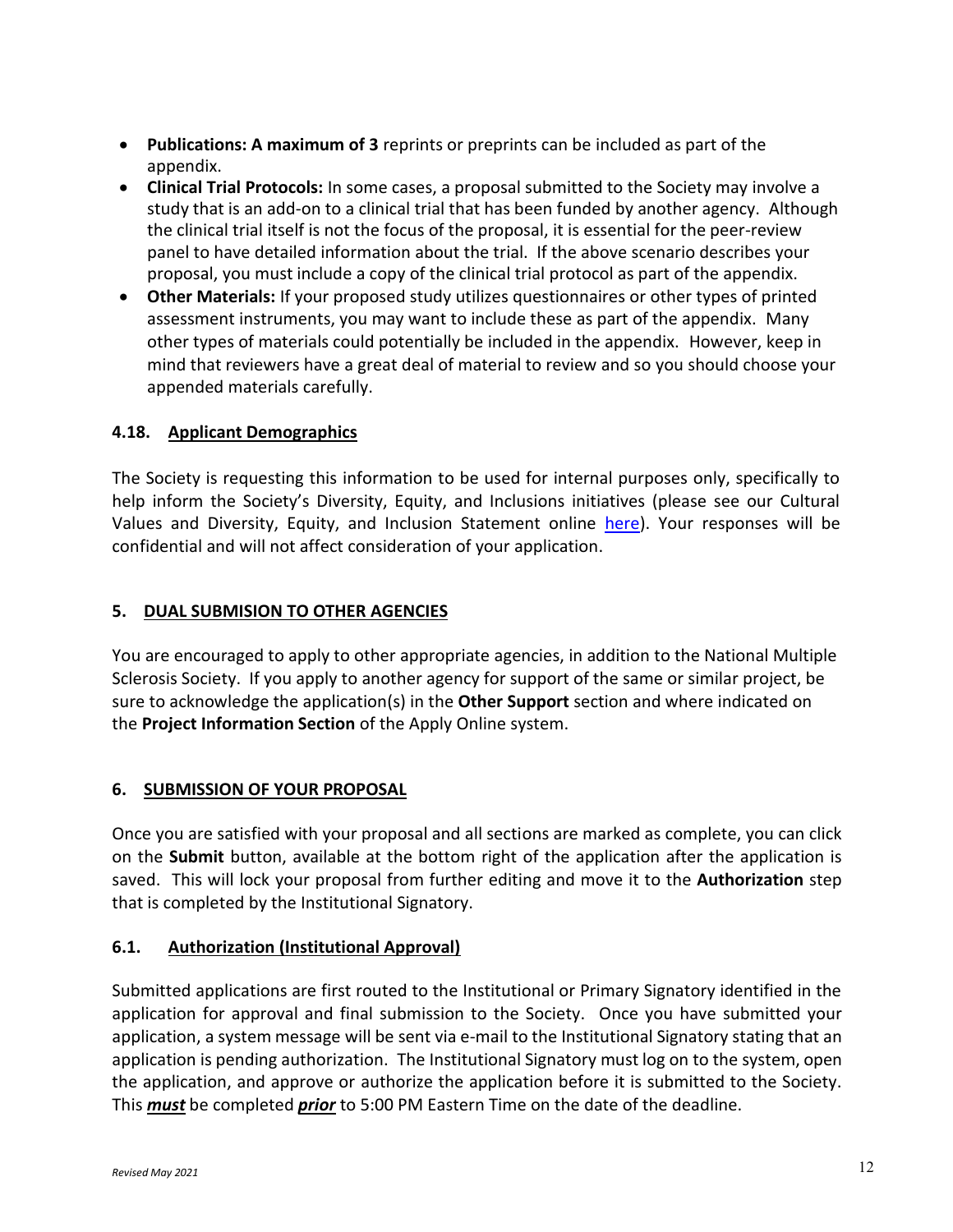Please note, the Institutional Signatory must be registered with the system and must be the individual designated by you in the **Institutional Official** section of the application.

#### **6.2. Confirmation**

Once your Institutional Signatory has submitted the application, the Principal Investigator and Institutional Signatory will both receive an automated email confirming receipt of your application by the Society. When your application is successfully submitted, it will be available for review and printing in your portal under the section **Under Review**.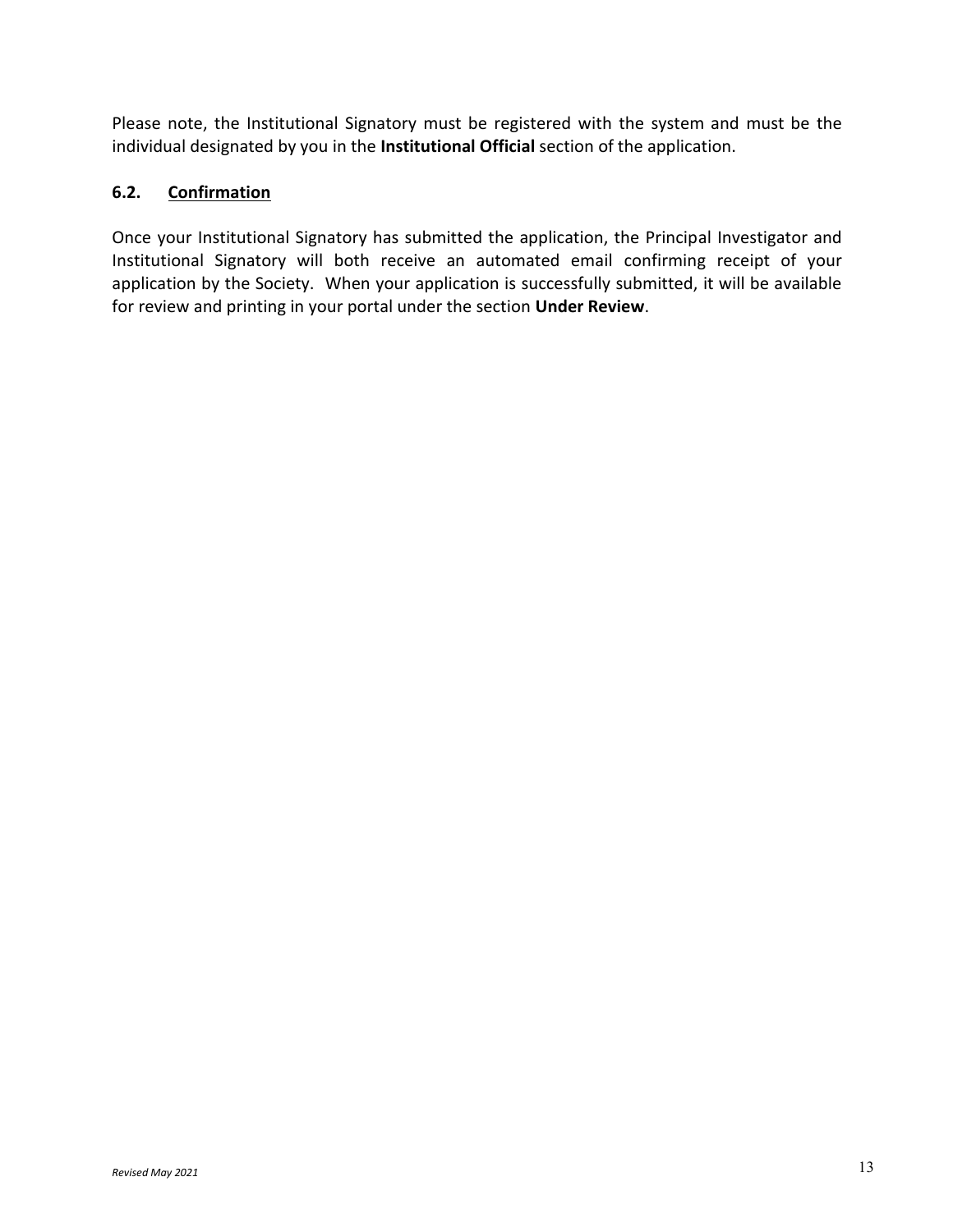#### **7. APPLICATION CHECKLIST**

To assist you in verifying that you have completed all steps in the application process, here is a checklist that you can use once you are ready to submit your proposal.

- □ Have you completed all required items in the **Project Information** section?
- □ Have you completed all required items in the **Institutional Official** section?
- □ Have you completed all required items for the **Mentor Information** section?
- □ Have you completed all required items for the **Mentor's Training Experience** section?
- □ Have you uploaded **Biographical Sketches** for all professional staff on the project, including the PI and mentor?
- □ Have you completed the **Lay Language Summary**?
- □ Have you uploaded your completed **Proposal Narrative**?
- □ Have you completed all required items in the **Human Subjects and/or Vertebrate Animals**  section?
- □ Have you uploaded **Other Support** for all professional staff on the project?
- $\Box$  Have you completed the **Budget** for all years of the proposed project?
- □ Have you uploaded the **Mentor's Letter** of support for the project?
- □ Have you completed the information for the **Reference letters** for the proposed project for at least 3 people?
- □ If applicable, have you uploaded all of the **Letters** of support/collaboration/approval?
- □ If applicable, have you uploaded all of the **Materials** in the appendix?
- □ Has the Institutional Signatory of your organization **Authorized** submission of your application?